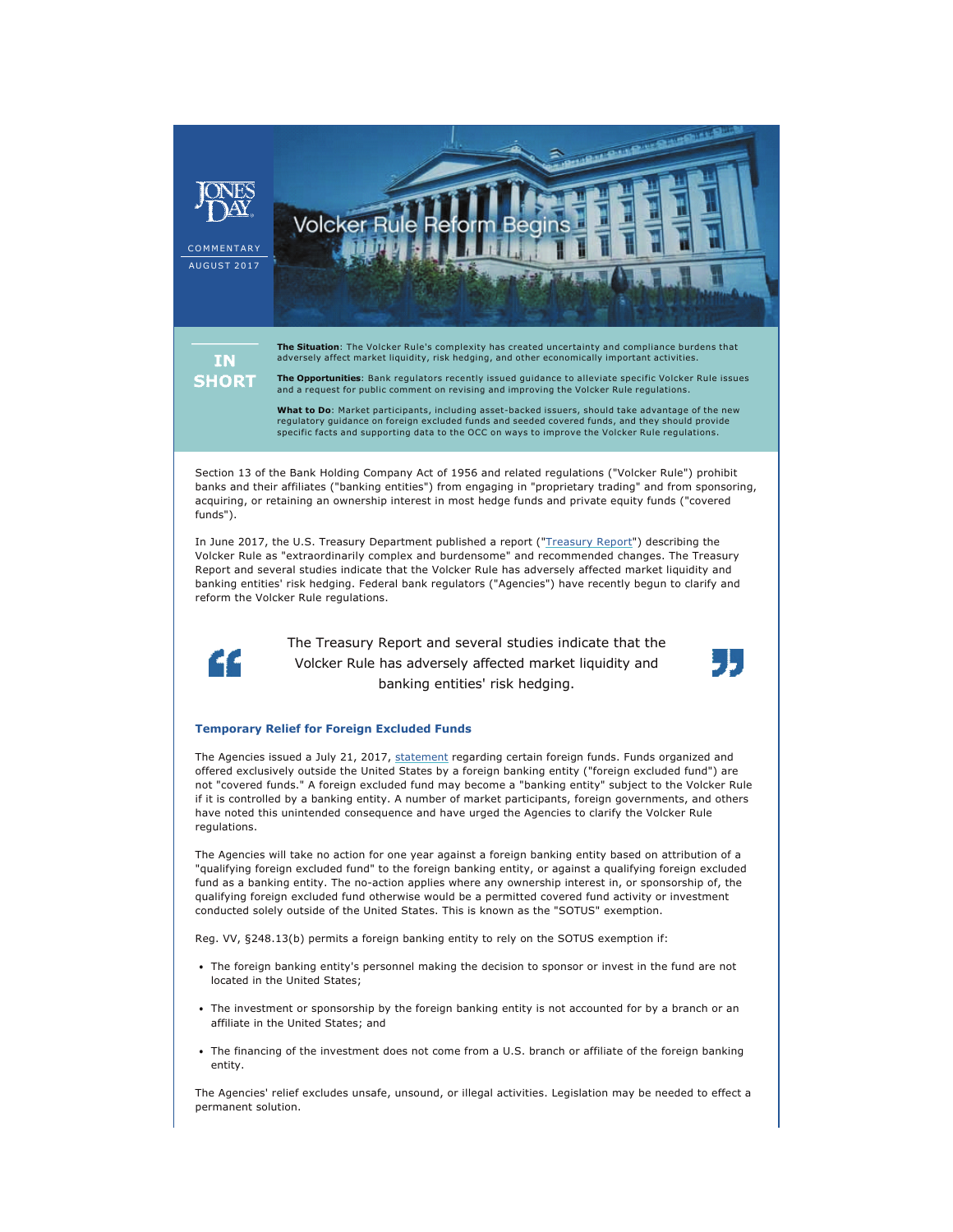#### **Extending Covered Funds' Seeding Period**

The Federal Reserve issued [procedures](https://www.federalreserve.gov/supervisionreg/srletters/sr1705.htm) for extensions of the one year seeding period for banking entities to invest in certain covered funds, including asset-backed securities' issuing entities.

The exemptions require a banking entity to reduce its permitted investment in a covered fund to 3 percent or less of the total outstanding ownership interests in the fund after a one-year seeding period, the "per-fund limitation."

The Federal Reserve will consider a number of factors under Reg. VV, § 248.12(e), including:

- Whether the investment creates a material exposure to highrisk assets or trading strategies;
- The risks and costs of maintaining versus disposing of the investment;
- Whether the investment or its divestiture would raise material conflicts of interest, including to customers or counterparties that are owed a duty:
- Market conditions; and
- Whether the plan is consistent with safety and soundness and the public interest.

Extension requests should be submitted at least 90 days prior to the expiration of the initial seeding period.

## **OCC Seeks Public Comment on the Volcker Rule**

The OCC issued a notice on August 2, 2017 ("Notice"), seeking comments on how the Volcker Rule's regulations "should be revised to better accomplish the purposes of the statute … while decreasing the compliance burden on banking entities and fostering economic growth." The Notice also seeks comment on improvements in the application of the Volcker Rule, with or without revisions to the regulations. The Notice outlines these areas for consideration:

- The scope of entities subject to the regulation, including foreign and small entities;
- Proprietary trading restrictions;
- Covered funds restrictions; and
- Compliance programs and reporting requirements.

Comments are due 45 days after the Notice is published in the *Federal Register*.

## **Possible Volcker Rule Revisions**

The Financial Stability Oversight Council met on July 28, 2017, to consider the Treasury Report's Volcker Rule recommendations. It was [reported](https://www.bloomberg.com/news/articles/2017-08-01/volcker-rewrite-is-said-to-start-as-trump-regulators-grab-reins) that the responsible Volcker Rule agencies had agreed to rewrite the regulations to give banks "more flexibility for handling client trades, as well as investments in private equity and hedge funds."

## **THREE KEY TAKEAWAYS**

- **1.** The Treasury Department and the bank regulators officially are recognizing the complexity and unintended adverse affects of the Volcker Rule regulations.
- **2.** New guidance is being issued on specific topics in the highest volume since the Volcker Rule regulations were adopted in December 2013.
- **3.** Rewriting of the regulations within the constraint of BHC Act Section 13 may be possible, and factual support for such changes is needed in responses to the OCC's Notice. Certain issues may require legislative solutions.

## **CONTACTS**



[Ralph F. MacDonald III](http://www.jonesday.com/cmacdonald) Atlanta



[Camden W. Williams](http://www.jonesday.com/cwilliams) Atlanta



[Lisa M. Ledbetter](http://www.jonesday.com/lledbetter) Washington



[Glenn S. Arden](http://www.jonesday.com/gsarden) New York

# ker Ri

The "Volcker Rule" refers to the Dodd-Frank Act and interagency regulations that restrict U.S. banks' proprietary trading and covered fund activities.